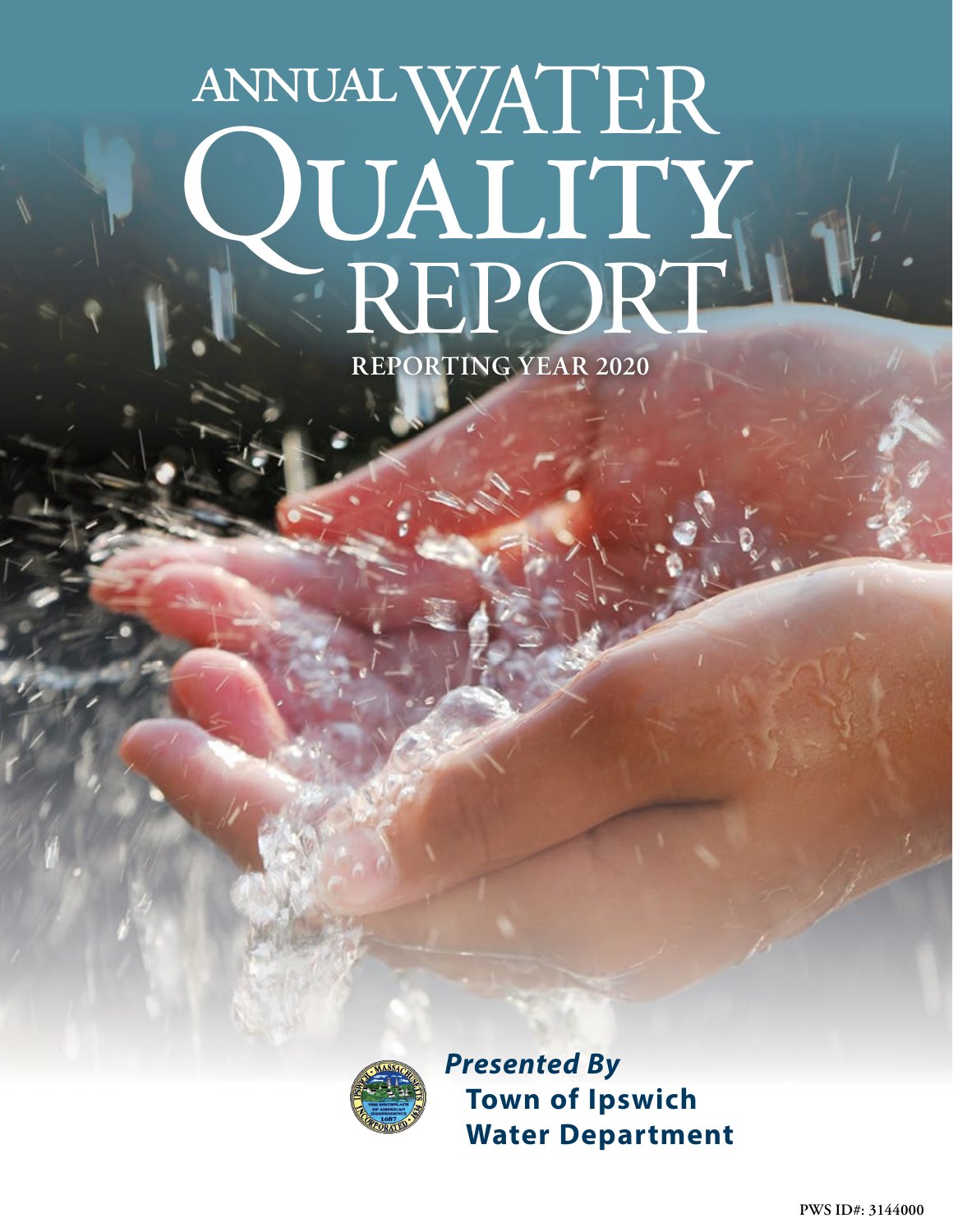## **Quality First**

 $\bf{V}$ 7e are pleased to present our annual water quality report covering all testing performed between January 1 and December 31, 2020. As new challenges to drinking water safety emerge, we remain vigilant in meeting the goals of new regulations, source water protection, water conservation, and community outreach and education while continuing to serve the needs of all our water users.

We encourage you to share your thoughts with us on the information contained in this report. After all, well-informed customers are our best allies.

#### **Where Does My Water Come From?**

The Town of Ipswich Water Treatment Plant draws<br>water from Dow and Bull Brook Reservoirs, both<br>larged in the Britan Bines Westerhald Theory located in the Parker River Watershed. The town also draws water from five groundwater sources to

augment this supply: Mile Lane and Browns Wells (Parker River Watershed) and Essex Road, Fellows Road, and Winthrop Estate Wells (Ipswich River Watershed). The town makes every effort to monitor pumping and minimize withdrawals from the wells in the Ipswich River Watershed because of its fragile ecosystem.

#### **Source Water Assessment**

 $A<sup>II</sup>$  the sources in Ipswich have a high susceptibility to contamination due to the sharp of budgetonial burnian  $(i)$  a confining absence of hydrological barriers (i.e., a confining clay layer), which can prevent migration of contamination into the water system. A source's susceptibility to contamination, however, does not imply poor water quality.

> In brief, Zone II contains potential sources of contamination, which, if

present, could migrate and reach our source water. In Ipswich Zone II is primarily a mixture of forests, agriculture, and residential land.

The complete Source Water Assessment Program (SWAP) report is available at the Utilities Department or online at [www.mass.gov/eea/docs/dep/water/drinking/](http://www.mass.gov/eea/docs/dep/water/drinking/swap/nero/3144000.pdf) [swap/nero/3144000.pdf.](http://www.mass.gov/eea/docs/dep/water/drinking/swap/nero/3144000.pdf)

#### **Manganese Monitoring**

Manganese is a naturally occurring mineral found<br>Min rocks, soil, groundwater, and surface water. Manganese is necessary for proper nutrition and is part of a healthy diet, but can have undesirable effects on certain sensitive populations at elevated concentrations.

The United States Environmental Protection Agency (EPA) and MassDEP have set an aesthetics-based Secondary Maximum Contaminant Level (SMCL) for manganese of 50 ug/L (microgram per liter), or 50 parts per billion (ppb). In addition, MassDEP's Office of Research and Standards (ORS) has set a drinking water guideline for manganese (ORSG),

which closely follows the EPA public health advisory for manganese. Drinking water may naturally have manganese and, when concentrations are greater than 50 ug/L, the water maybe discolored and taste bad. Over a lifetime, the EPA recommends that people limit their consumption of water with levels over 1000 ug/L, primarily due to concerns about the possible neurological effects. Children up to one year of age should not be given water with manganese concentrations over 300 ug/L, nor should formula for infants be made with that water for longer than 10 days. The ORSG differs from the EPA's health advisory because it expands the age group to which a lower manganese concentration applies from children less than six months of age to children up to one year of age to address concerns about children's susceptibility to manganese toxicity.

**QUESTIONS?** For more information questions relating to your drinking water, please contact Victoria Halmen, W & WW Director, at (978) 356-6635, ext. 2108, or Joseph F. Ciccotelli, Water Superintendent, at (978) 356-6639.

#### **Community Participation**

**Y**ou are invited to participate in our public forum and voice your concerns about your drinking water and water supply. Water Subcommittee meetings are held periodically during the year. Please contact Victoria Labreau W. Halmen, W & WW Director, at (978) 356-6635, ext. 2108, for dates and times of meetings. Water issues, including projects and upgrades, are also presented at town meetings in May and October each year.





99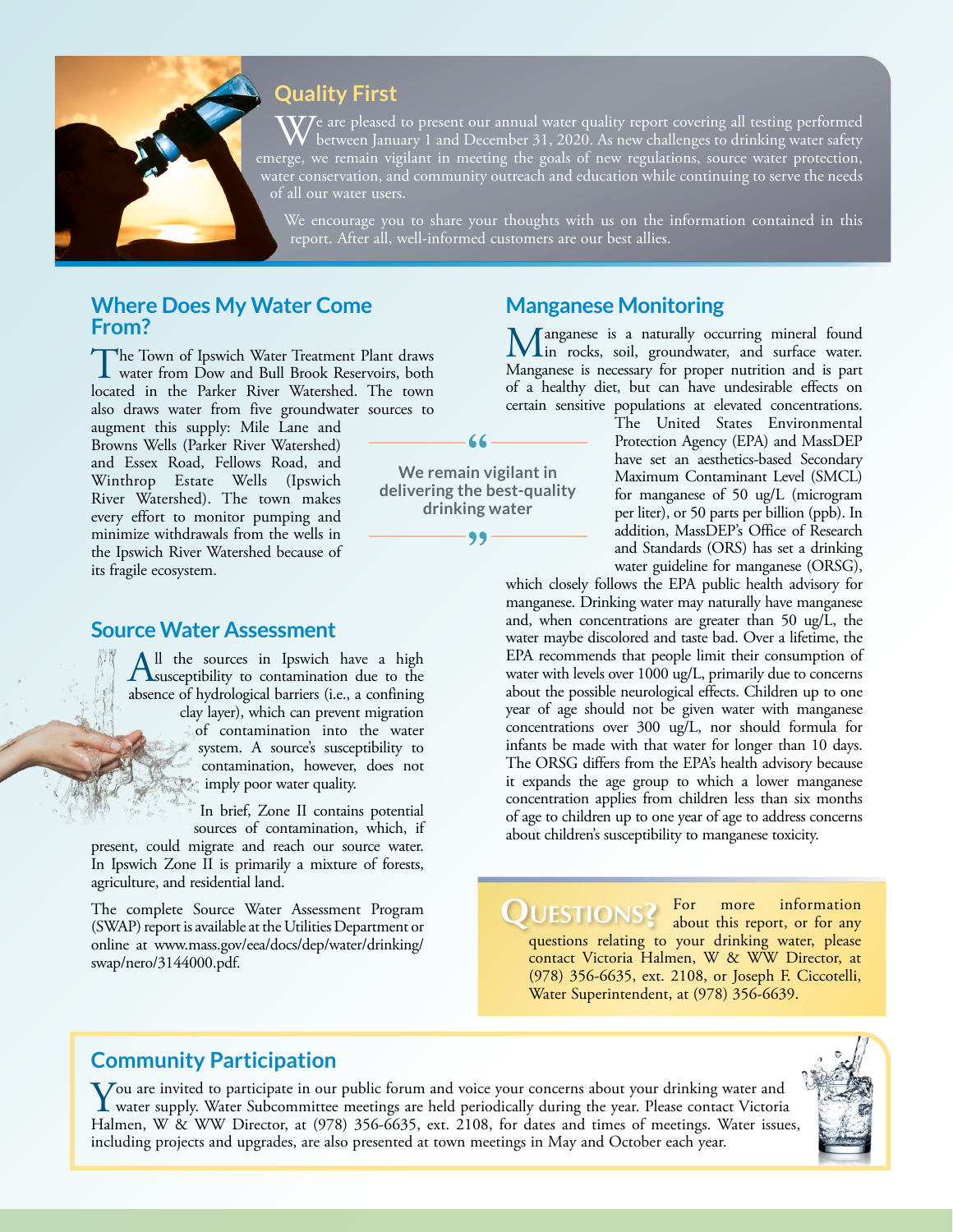#### **Substances That Could Be in Water**

To ensure that tap water is safe to drink, the Massachusetts Department of Environmental Protection (DEP) and the U.S. Environmental Protection Agency (U.S. EPA) prescribe regulations limiting the amount of certain contaminants in water provided by public water systems. The Food and Drug Administration (FDA) and Massachusetts Department of Public Health (DPH) regulations establish limits for contaminants in bottled water, which must provide the same protection for public health. Drinking water, including bottled water, may reasonably be expected to contain at least small amounts of some contaminants. The presence of these contaminants does not necessarily indicate that the water poses a health risk.

The sources of drinking water (both tap water and bottled water) include rivers, lakes, streams, ponds, reservoirs, springs, and wells. As water travels over the surface of the land or through the ground, it dissolves naturally occurring minerals and, in some cases, radioactive material and can pick up substances resulting from the presence of animals or from human activity. Substances that may be present in source water include: Microbial Contaminants, such as viruses and bacteria, which may come from sewage treatment plants, septic systems, agricultural livestock operations, or wildlife; Inorganic Contaminants, such as salts and metals, which can be naturally occurring or may result from urban stormwater runoff, industrial or domestic wastewater discharges, oil and gas production, mining, or farming; Pesticides and Herbicides, which may come from a variety of sources such as agriculture, urban stormwater runoff, and residential uses; Organic Chemical Contaminants, including synthetic and volatile organic chemicals, which are by-products of industrial processes and petroleum production and which may also come from gas stations, urban stormwater runoff, and septic systems; Radioactive Contaminants, which can be naturally occurring or may be the result of oil and gas production and mining activities.

More information about contaminants and potential health effects can be obtained by calling the U.S. EPA's Safe Drinking Water Hotline at (800) 426-4791.

#### **The Benefits of Fluoridation**

Fluoride is a naturally occurring element in many<br>water supplies in trace amounts. In our system the<br>fluorida land is adjusted to an antimal land supposing fluoride level is adjusted to an optimal level averaging 0.7 parts per million (ppm) to improve oral health in children. At this level, it is safe, odorless, colorless, and tasteless.

#### **Lead in Home Plumbing**

If present, elevated levels of lead can cause serious<br>health problems, especially for pregnant women and<br>www.a-kildren. Lead in drinking wyter is primarily from f present, elevated levels of lead can cause serious young children. Lead in drinking water is primarily from materials and components associated with service lines and home plumbing. We are responsible for providing high-quality drinking water, but we cannot control the variety of materials used in plumbing components. When your water has been sitting for several hours, you can minimize the potential for lead exposure by flushing your tap for 30 seconds to two minutes before using water for drinking or cooking. If you are concerned about lead in your water, you may wish to have your water tested. Information on lead in drinking water, testing methods, and steps you can take to minimize exposure is available from the Safe Drinking Water Hotline at (800) 426-4791 or at [www.epa.gov/safewater/lead.](http://www.epa.gov/safewater/lead)

#### **About Our Violation**

In September 2020 the town's water system<br>collected our annual lead and copper school n September 2020 the town's water system samples in 1,000 mL plastic bottles instead of the newly required 250 mL plastic bottles, resulting in a Lead & Copper Rule monitoring



violation. This monitoring violation requires a Tier 3 public notice to be posted in our 2020 Annual Water Quality Report.

When the town was notified of this monitoring violation by the DEP, we immediately recollected the school samples using the 250 mL plastic sample bottles. Please note this was strictly a monitoring/reporting violation - the lead results from all samples collected (both 1,000 and 250 mL volumes) were below the 15 parts per billion (ppb) action level.

This notice in our 2020 Annual Water Quality Report provides public notification within one year of the violation, as required by DEP public notice regulations.

#### **Important Health Information**

Some people may be more vulnerable to contaminants<br>In drinking water than the general population. Immunocompromised persons such as persons with cancer undergoing chemotherapy, persons who have undergone organ transplants, people with HIV/AIDS or other immune system disorders, some elderly, and infants may be particularly at risk from infections. These people should seek advice about drinking water from their health care providers.

The U.S. EPA/CDC (Centers for Disease Control and Prevention) guidelines on appropriate means to lessen the risk of infection by *Cryptosporidium* and other microbial contaminants are available from the Safe Drinking Water Hotline at (800) 426-4791 or [http://water.epa.](http://water.epa.gov/drink/hotline) [gov/drink/hotline](http://water.epa.gov/drink/hotline).

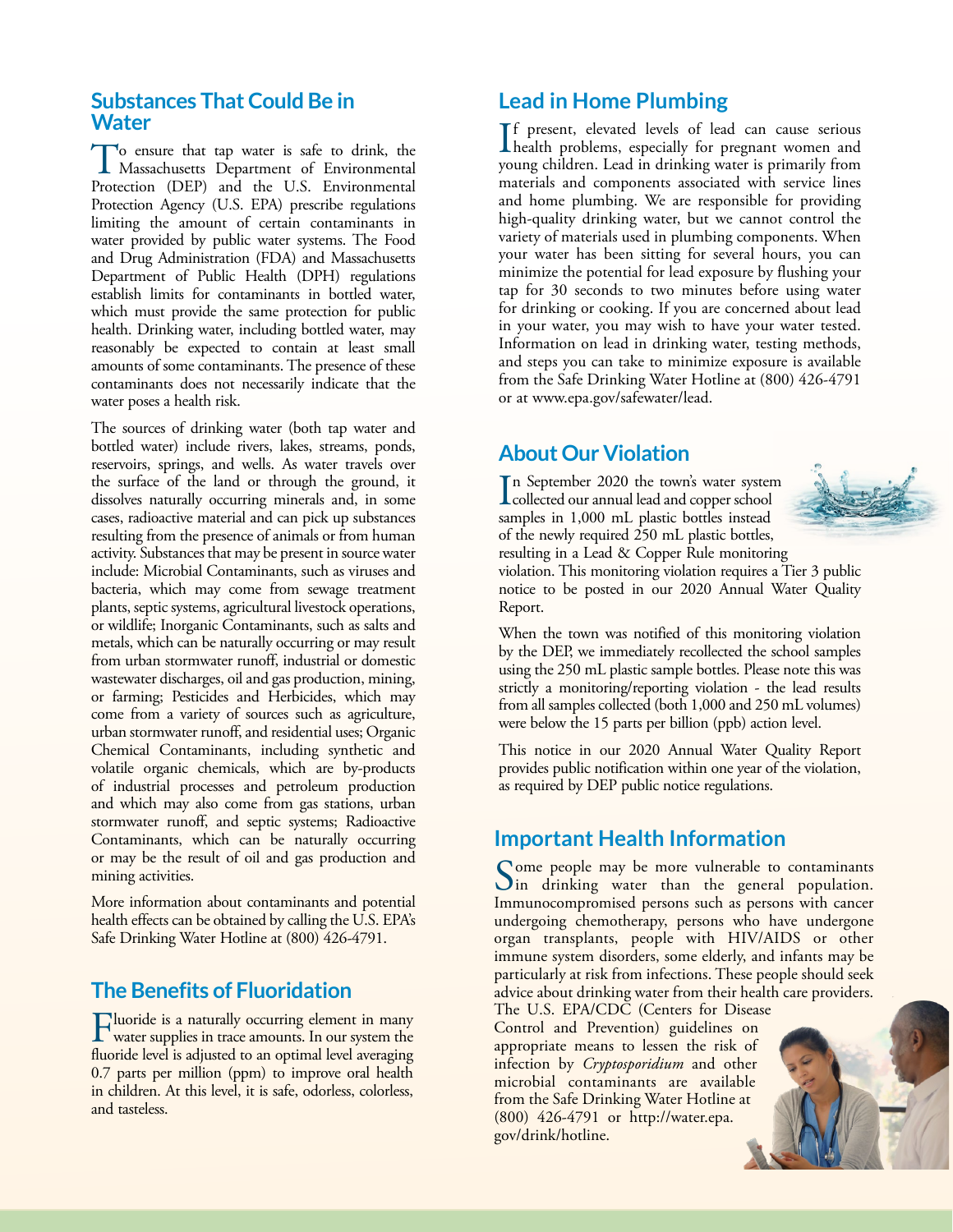### **Test Results**

ur water is monitored for many different kinds of substances on a very strict sampling schedule. The information in the data tables shows only those substances that were detected in our water. Remember that detecting a substance does not mean the water is unsafe to drink; our goal is to keep all detects below their respective maximum allowed levels.

The state recommends monitoring for certain substances less than once per year because the concentrations of these substances do not change frequently. In these cases, the most recent sample data are included, along with the year in which the sample was taken.

We participated in the fourth stage of the U.S. EPA's Unregulated Contaminant Monitoring Rule (UCMR4) program by performing additional tests on our drinking water. UCMR4 sampling benefits the environment and public health by providing the U.S. EPA with data on the occurrence of contaminants suspected to be in drinking water in order to determine if U.S. EPA needs to introduce new regulatory standards to improve drinking water quality. Unregulated contaminant monitoring data are available to the public, so please feel free to contact us if you are interested in obtaining that information. If you would like more information on the U.S. EPA's Unregulated Contaminant Monitoring Rule, please call the Safe Drinking Water Hotline at (800) 426-4791.

| <b>REGULATED SUBSTANCES</b>                                    |                               |                                         |                        |                                  |                          |                  |                                                                                                                                                                                                                                                       |  |
|----------------------------------------------------------------|-------------------------------|-----------------------------------------|------------------------|----------------------------------|--------------------------|------------------|-------------------------------------------------------------------------------------------------------------------------------------------------------------------------------------------------------------------------------------------------------|--|
| <b>SUBSTANCE</b><br>(UNIT OF MEASURE)                          | <b>YEAR</b><br><b>SAMPLED</b> | <b>MCL</b><br>[MRDL]                    | <b>MCLG</b><br>[MRDLG] | <b>AMOUNT</b><br><b>DETECTED</b> | <b>RANGE</b><br>LOW-HIGH | <b>VIOLATION</b> | <b>TYPICAL SOURCE</b>                                                                                                                                                                                                                                 |  |
| Arsenic (ppb)                                                  | 2015                          | 10                                      | $\Omega$               | 2.5                              | $2.0 - 3.0$              | N <sub>o</sub>   | Erosion of natural deposits; Runoff from orchards; Runoff from glass and<br>electronics production wastes                                                                                                                                             |  |
| Barium (ppm)                                                   | 2018                          | $\overline{2}$                          | $\overline{2}$         | 0.04                             | $0.007 - 0.075$          | No               | Discharge of drilling wastes; Discharge from metal refineries; Erosion of natural deposits                                                                                                                                                            |  |
| <b>Chlorine</b> (ppm)                                          | 2020                          | $[4]$                                   | $[4]$                  | 0.67                             | $0.25 - 0.85$            | N <sub>o</sub>   | Water additive used to control microbes                                                                                                                                                                                                               |  |
| <b>Chlorine Dioxide (ppb)</b>                                  | 2020                          | $[800]$                                 | $[800]$                | 280                              | 190-460                  | No               | Water additive used to control microbes                                                                                                                                                                                                               |  |
| <b>Chlorite</b> (ppm)                                          | 2020                          |                                         | 0.8                    | 0.24                             | $0.09 - 0.52$            | N <sub>o</sub>   | By-product of drinking water disinfection                                                                                                                                                                                                             |  |
| Fluoride (ppm)                                                 | 2020                          | $\overline{4}$                          | 4                      | 0.95                             | $0.76 - 1.13$            | No               | Water additive which promotes strong teeth                                                                                                                                                                                                            |  |
| Haloacetic Acids [HAAs] (ppb)                                  | 2020                          | 60                                      | NA                     | 13.4                             | $4.6 - 34.3$             | N <sub>o</sub>   | By-product of drinking water disinfection                                                                                                                                                                                                             |  |
| Nitrate (ppm)                                                  | 2020                          | 10                                      | 10                     | 1.53                             | $0.17 - 4.20$            | No               | Runoff from fertilizer use; Leaching from septic tanks, sewage; Erosion of natural deposits                                                                                                                                                           |  |
| Nitrite (ppm)                                                  | 2020                          |                                         |                        | 0.07                             | $0.06 - 0.07$            | N <sub>o</sub>   | Runoff from fertilizer use; Leaching from septic tanks, sewage; Erosion of natural deposits                                                                                                                                                           |  |
| Perchlorate (ppb)                                              | 2020                          | $\overline{2}$                          | NA                     | 0.13                             | $0.08 - 0.242$           | No               | Inorganic chemicals used as oxidizers in solid propellants for rockets, missiles,<br>fireworks, and explosives                                                                                                                                        |  |
| <b>PFAS6</b> (ppt)                                             | 2020                          | 20                                      | <b>NA</b>              | 6.69                             | $1.85 - 17.7$            | N <sub>o</sub>   | Discharges and emissions from industrial and manufacturing sources, including<br>production of moisture- and oil-resistant coatings on fabrics and other materials;<br>Use and disposal of products containing these PFAS, such as firefighting foams |  |
| Tetrachloroethylene (ppb)                                      | 2020                          | 5                                       | $\overline{0}$         | 1.4                              | $0.55 - 2.70$            | No               | Discharge from factories and dry cleaners                                                                                                                                                                                                             |  |
| Total Organic Carbon <sup>1</sup> (ppm)                        | 2020                          | <b>TT</b>                               | <b>NA</b>              | 1.15                             | $0.53 - 1.77$            | N <sub>o</sub>   | Naturally present in the environment                                                                                                                                                                                                                  |  |
| <b>TTHMs</b> [Total Trihalomethanes] (ppb)                     | 2020                          | 80                                      | <b>NA</b>              | 34                               | $18 - 70$                | No               | By-product of drinking water disinfection                                                                                                                                                                                                             |  |
| Turbidity <sup>2</sup> (NTU)                                   | 2020                          | <b>TT</b>                               | <b>NA</b>              | 0.24                             | $0.02 - 0.24$            | N <sub>o</sub>   | Soil runoff                                                                                                                                                                                                                                           |  |
| Turbidity (lowest monthly percent of<br>samples meeting limit) | 2020                          | $TT = 95%$ of samples<br>meet the limit | NA                     | 100                              | <b>NA</b>                | No               | Soil runoff                                                                                                                                                                                                                                           |  |

**Tap water samples were collected for lead and copper analyses from sample sites throughout the community**

| <b>SUBSTANCE</b><br>(UNIT OF MEASURE) | YEAR<br><b>SAMPLED</b> | AL | <b>MCLG</b> | <b>AMOUNT DETECTED</b><br>(90TH %ILE) | <b>SITES ABOVE</b><br><b>AL/TOTAL SITES</b> | <b>VIOLATION</b> | <b>TYPICAL SOURCE</b>                                                                                                        |
|---------------------------------------|------------------------|----|-------------|---------------------------------------|---------------------------------------------|------------------|------------------------------------------------------------------------------------------------------------------------------|
| <b>Copper</b> (ppm)                   | 2020                   |    | 1.3         | 0.279                                 | 0/30                                        | No               | Corrosion of household plumbing systems; Erosion of natural deposits                                                         |
| Lead (ppb)                            | 2020                   | 15 | $\Omega$    | 10                                    | 1/30                                        | No               | Lead service lines, corrosion of household plumbing systems, including fittings and fixtures; Erosion of<br>natural deposits |